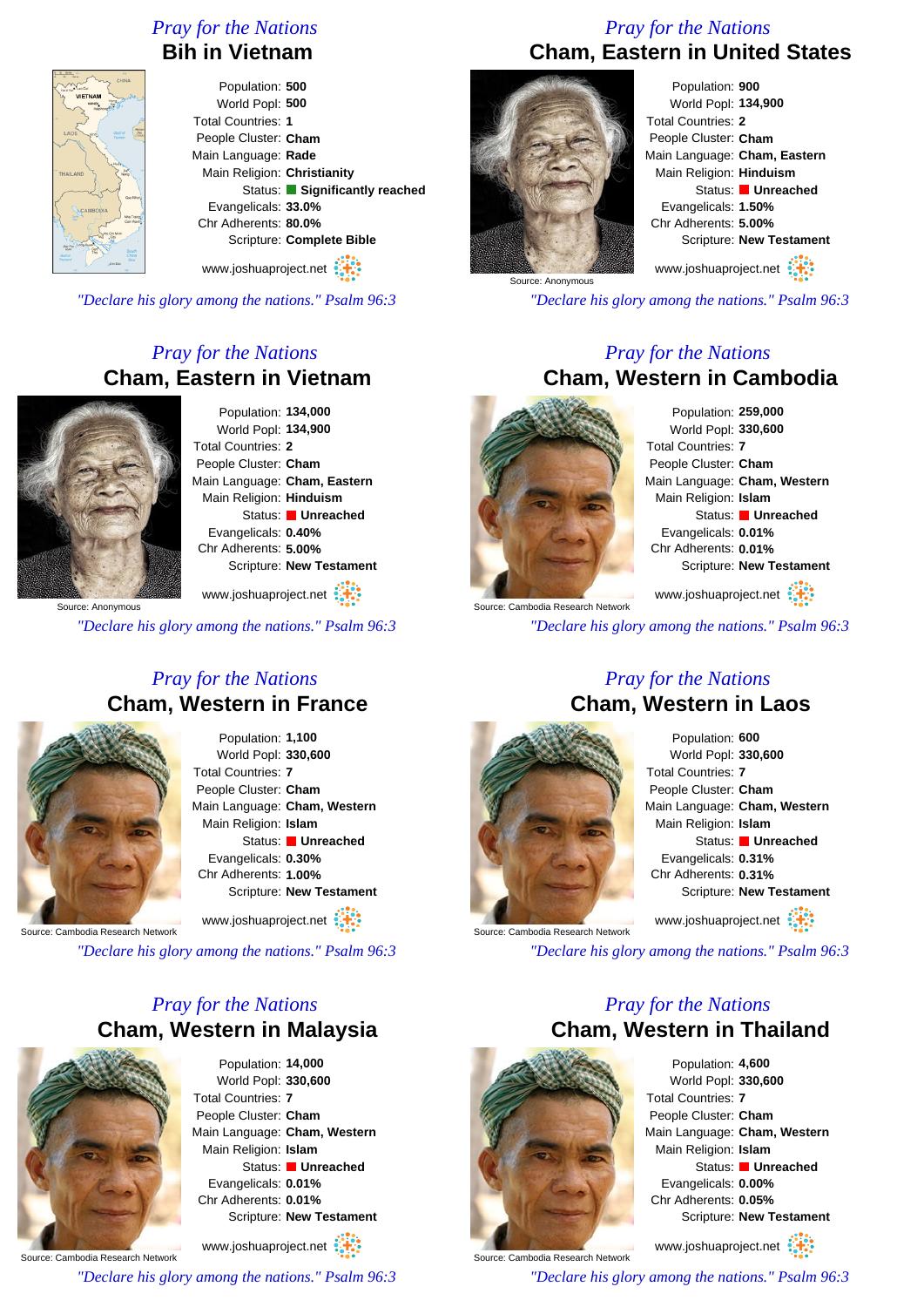# *Pray for the Nations* **Cham, Western in United States**



Population: **3,300** World Popl: **330,600** Total Countries: **7** People Cluster: **Cham** Main Language: **Cham, Western** Main Religion: **Islam** Status: **Unreached** Evangelicals: **0.10%** Chr Adherents: **1.00%** Scripture: **New Testament**

Source: Cambodia Research Network www.joshuaproject.net

*"Declare his glory among the nations." Psalm 96:3*

# *Pray for the Nations* **Churu in Vietnam**

Population: **24,000** World Popl: **24,000** Total Countries: **1** People Cluster: **Cham** Main Language: **Chru** Main Religion: **Ethnic Religions** Status: **Significantly reached** Evangelicals: **32.0%** Chr Adherents: **40.0%** Scripture: **New Testament**

Source: Asia Harvest www.joshuaproject.net

*"Declare his glory among the nations." Psalm 96:3*

### *Pray for the Nations* **E-de, Rade in Vietnam**



Population: **405,000** World Popl: **408,200** Total Countries: **2** People Cluster: **Cham** Main Language: **Rade** Main Religion: **Christianity** Status: **Significantly reached** Evangelicals: **33.4%** Chr Adherents: **80.0%** Scripture: **Complete Bible** www.joshuaproject.net

Source: Anonymous

*"Declare his glory among the nations." Psalm 96:3*

### *Pray for the Nations* **Jarai in Cambodia**



Population: **26,000** World Popl: **548,000** Total Countries: **2** People Cluster: **Cham** Main Language: **Jarai** Main Religion: **Ethnic Religions** Status: **Significantly reached** Evangelicals: **12.0%** Chr Adherents: **15.0%** Scripture: **Complete Bible**

Source: Cambodia Research Network www.joshuaproject.net

*"Declare his glory among the nations." Psalm 96:3*

# *Pray for the Nations* **Cham, Western in Vietnam**



Population: **48,000** World Popl: **330,600** Total Countries: **7** People Cluster: **Cham** Main Language: **Cham, Western** Main Religion: **Islam** Status: **Unreached** Evangelicals: **0.00%** Chr Adherents: **0.02%** Scripture: **New Testament**

www.joshuaproject.net

*"Declare his glory among the nations." Psalm 96:3*

### *Pray for the Nations* **E-de, Rade in Cambodia**



Population: **3,200** World Popl: **408,200** Total Countries: **2** People Cluster: **Cham** Main Language: **Rade** Main Religion: **Ethnic Religions** Status: **Significantly reached** Evangelicals: **15.0%** Chr Adherents: **41.0%** Scripture: **Complete Bible** www.joshuaproject.net

Source: Anonymous

*"Declare his glory among the nations." Psalm 96:3*

### *Pray for the Nations* **Haroi in Vietnam**



Population: **45,000** World Popl: **45,000** Total Countries: **1** People Cluster: **Cham** Main Language: **Haroi** Main Religion: **Ethnic Religions** Status: **Unreached** Evangelicals: **1.11%** Chr Adherents: **2.00%** Scripture: **Portions** www.joshuaproject.net

*"Declare his glory among the nations." Psalm 96:3*

### *Pray for the Nations* **Jarai in Vietnam**



Population: **522,000** World Popl: **548,000** Total Countries: **2** People Cluster: **Cham** Main Language: **Jarai** Main Religion: **Ethnic Religions** Status: **Significantly reached** Evangelicals: **26.3%** Chr Adherents: **30.0%** Scripture: **Complete Bible** www.joshuaproject.net

*"Declare his glory among the nations." Psalm 96:3*